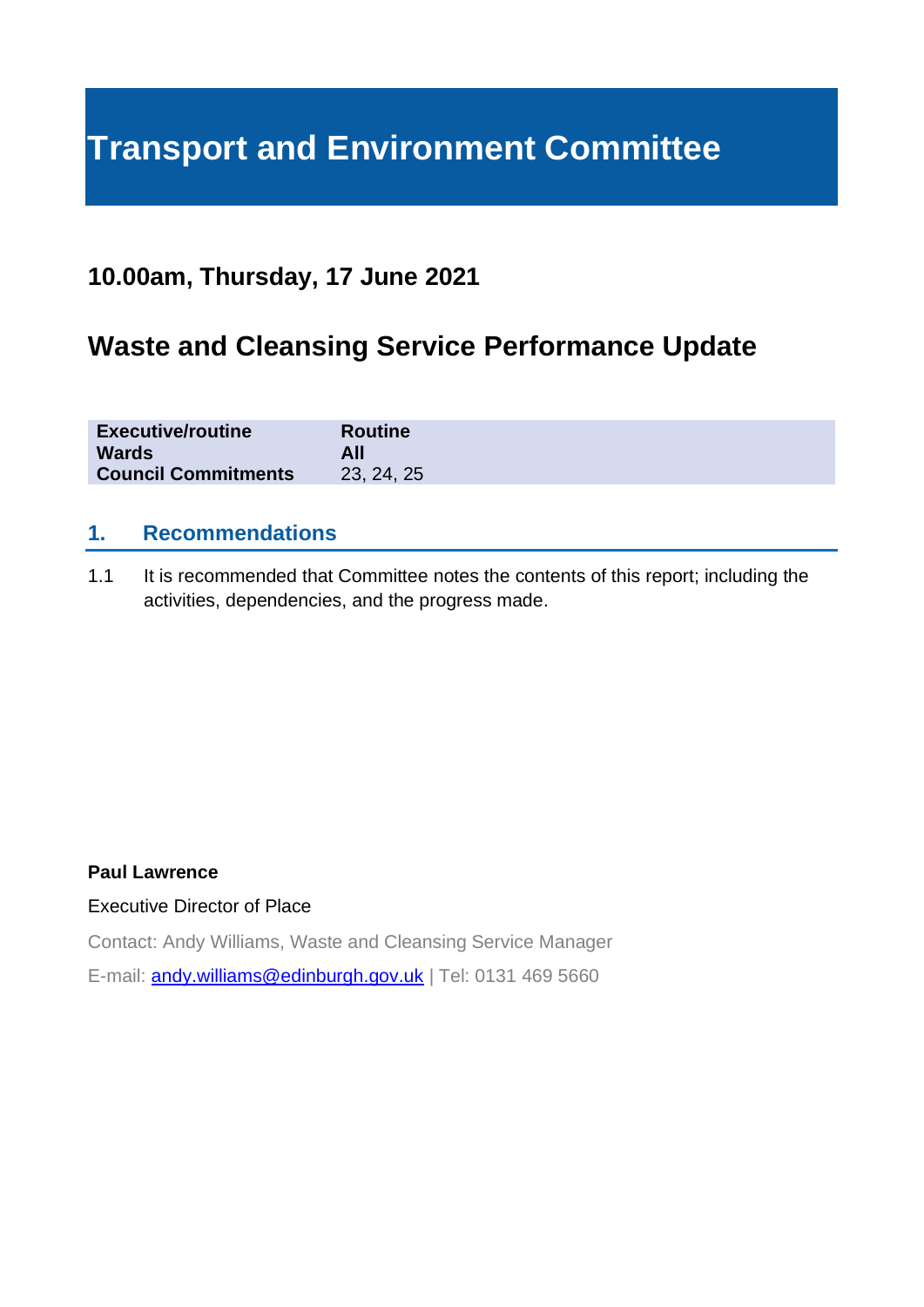**Report**

# **Waste and Cleansing Service Performance Update**

### **2. Executive Summary**

- 2.1 This report updates Committee on the Waste and Cleansing Service performance for the second two quarters of 2020/21 (October 2020-March 2021).
- 2.2 The report notes the continued impact of COVID on the service, in particular the impact on household waste arisings as people have spent significantly more time at home.

### **3. Background**

- 3.1 This is a routine report presented to Committee normally every second cycle providing ongoing updates on the Waste and Cleansing Services performance and the progress made towards revising the suite of performance reporting measures for the service.
- 3.2 This report covers the period of October 2020 March 2021, providing data which continues to cover a period of disruptions to both frontline services and routine Council business as a result of the COVID pandemic.

### **4. Main report**

#### **Current Service Performance**

#### **Impact of COVID**

- 4.1 This report covers the period from October 2020 to March 2021, and so includes the period of the most recent "lockdown" arrangements in response to Coronavirus (COVID-19).
- 4.2 During this period, unlike Spring/Summer 2020, no service suspensions were applied.
- 4.3 There were, however, additional pressures on the service e.g. as a result of higher staff absence levels (as a result of illness or a requirement to shield or self-isolate), or guidelines from the Scottish Government.
- 4.4 The continued need to reduce crew numbers in cabs to support physical distancing during this period means the service is still running separate vehicles to accompany collection crews.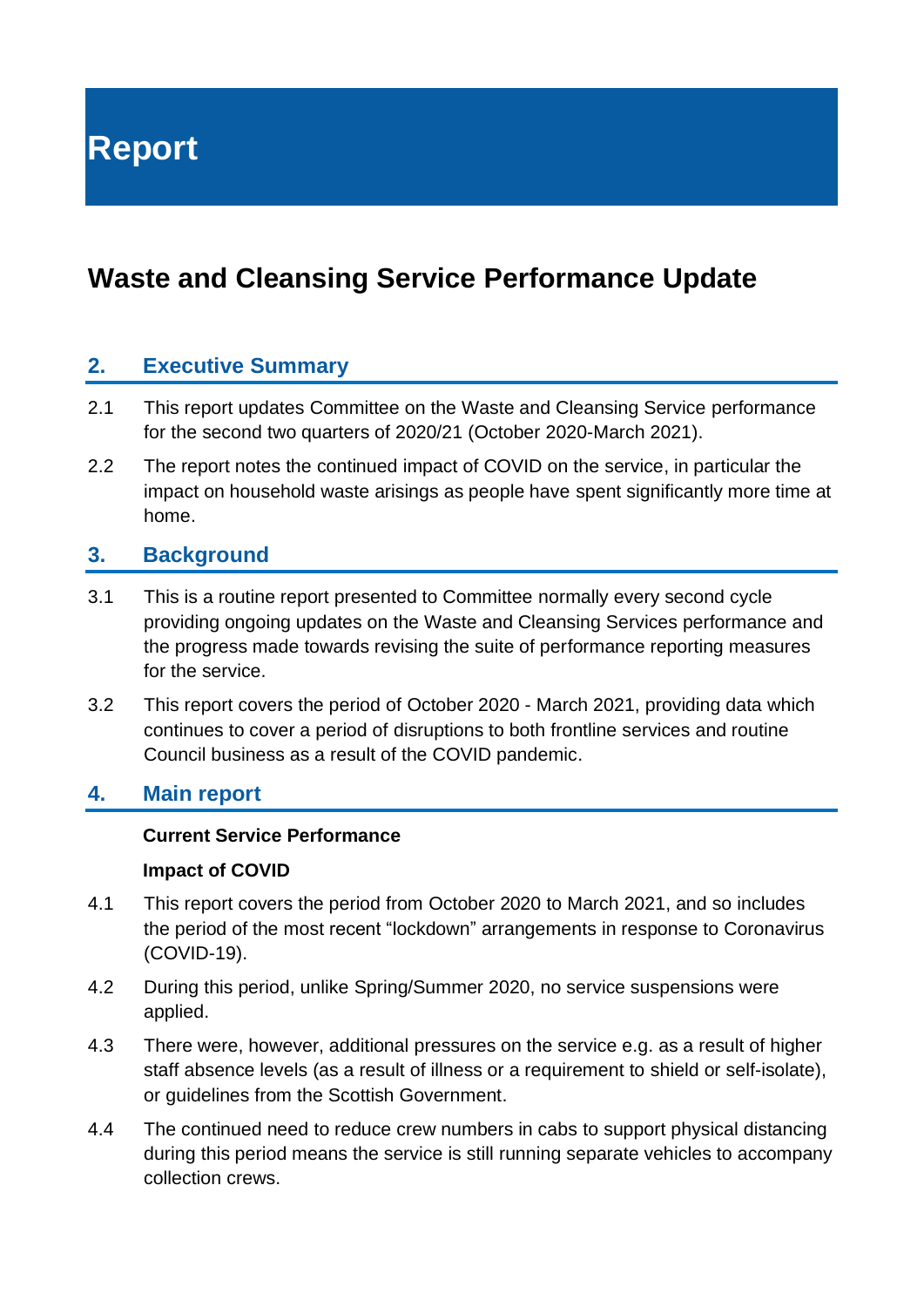4.5 Services are continuing to operate as normal with some adjustments. Household waste recycling centres (HWRCs) have remained open with the booking system in place to manage traffic flows and maintain physical distancing on sites. Special uplifts are operating near normally, but with some restrictions on items uplifted, and face to face customer engagement is being kept to a minimum.

#### **Current Service Performance**

- 4.6 The year to date performance dashboards for Waste and Cleansing Services can be found in Appendices 1 and 2.
- 4.7 Key service performance factors show:
	- 4.7.1 The following graphs show the number of missed individual bin complaints, and requests for communal bin servicing between October 2020 and March 2021.



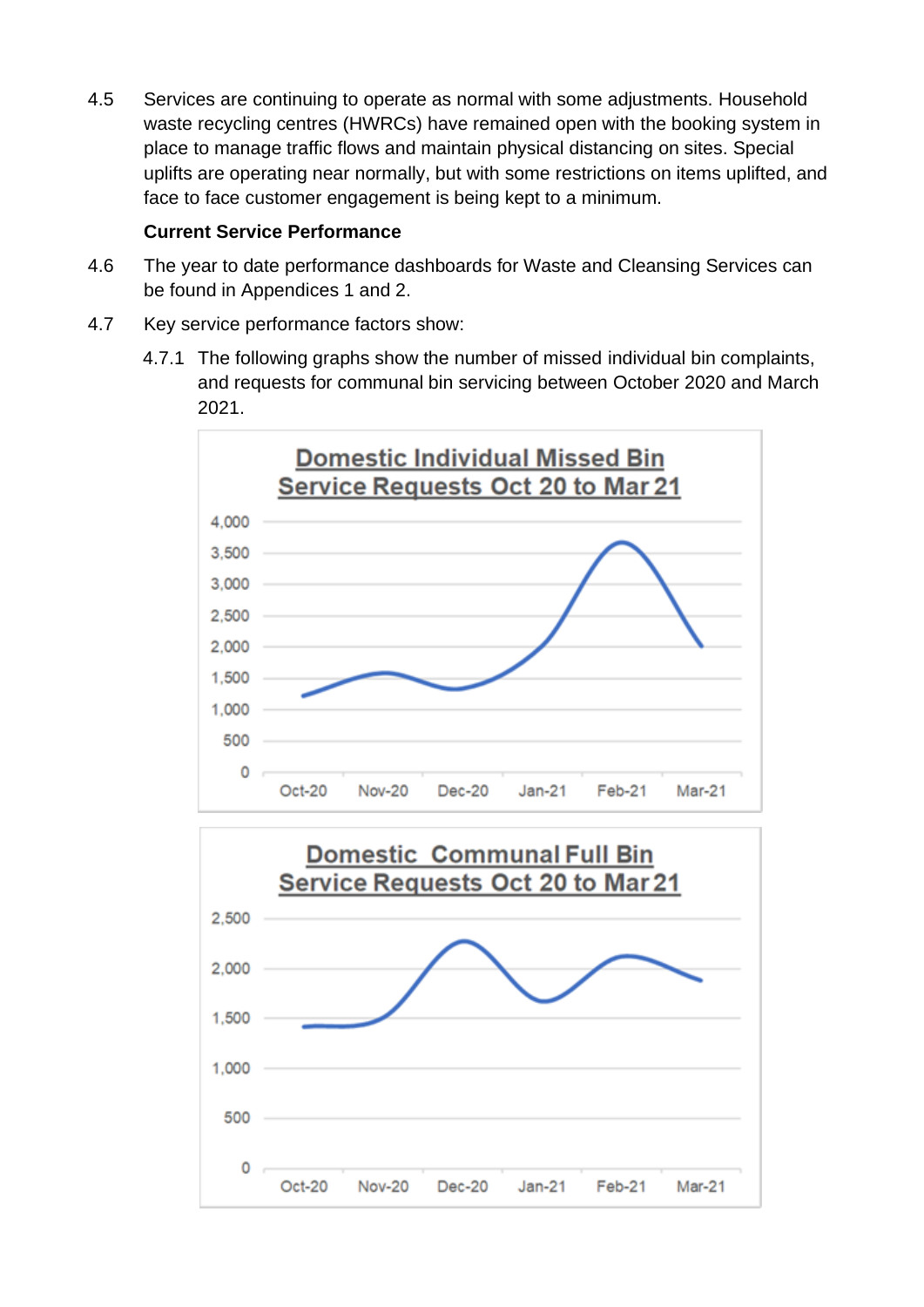- 4.7.2 It should be noted that service requests for all waste services were artificially low during the previous six months and have gradually returned to the levels seen prior to the outbreak of COVID-19.
- 4.7.3 The most notable point is the increase in reports of missed individual bins towards the end of January. This was related to the need to suspend services in whole or part during severe weather.
- 4.7.4 The increase in people working from home and the Scottish Government guidance to stay at home has resulted in the generation of additional household waste, which places additional pressure on the service, as can be seen in the gradual increase in requests for full communal bins.
- 4.7.5 To offset this, the service has added additional collection routes and temporarily been operating nightshift collections over a larger area.
- 4.7.6 Appendix 3 sets out a breakdown of communal bin service requests by ward.
- 4.7.7 Overflowing bins can occur citywide but broadly speaking numbers in individual wards reflect the prevalence of communal bin collections in each ward. The higher numbers will typically be found in areas with large numbers of tenemental properties where bins are located on street.
- 4.7.8 In [April 2021,](https://democracy.edinburgh.gov.uk/documents/s33318/7.7%20-%20Communal%20Bin%20Review%20Update.pdf) Transport and Environment Committee approved the updated programme for the communal bin enhancement project.
- 4.7.9 It is expected that this project will see overflowing communal bin reports reduce as it progresses and reviews bin locations, capacity (for both nonrecyclable and recyclable waste streams) and increases collection frequency.
- 4.7.10 The projects team in Waste and Cleansing also continue to work with developers of new build properties to ensure that new housing is fit for purpose with regard to waste collection.

### **Special Uplifts**

- 4.7.11 The special uplift service continues to operate normally but with some restrictions. The maximum number of items which can be booked is five (usually 10) and the service is not providing assisted special uplift collections as staff cannot enter a customer's property.
- 4.7.12 The waiting time for an uplift is currently less than two weeks. The online booking system has been improved to allow the customer to select the date at the time of booking.

#### **Cleansing and street cleaning**

- 4.7.13 Appendix 2 shows that service requests are broadly in line with the previous year but with some increase towards year end. The main areas of pressure clearly relate to dumping and fly-tipping, followed by litter bins being full.
- 4.7.14 Dumping of items seems to reflect a national pattern of illegal behaviour which has been highlighted both by Keep Scotland Beautiful and neighbouring Councils.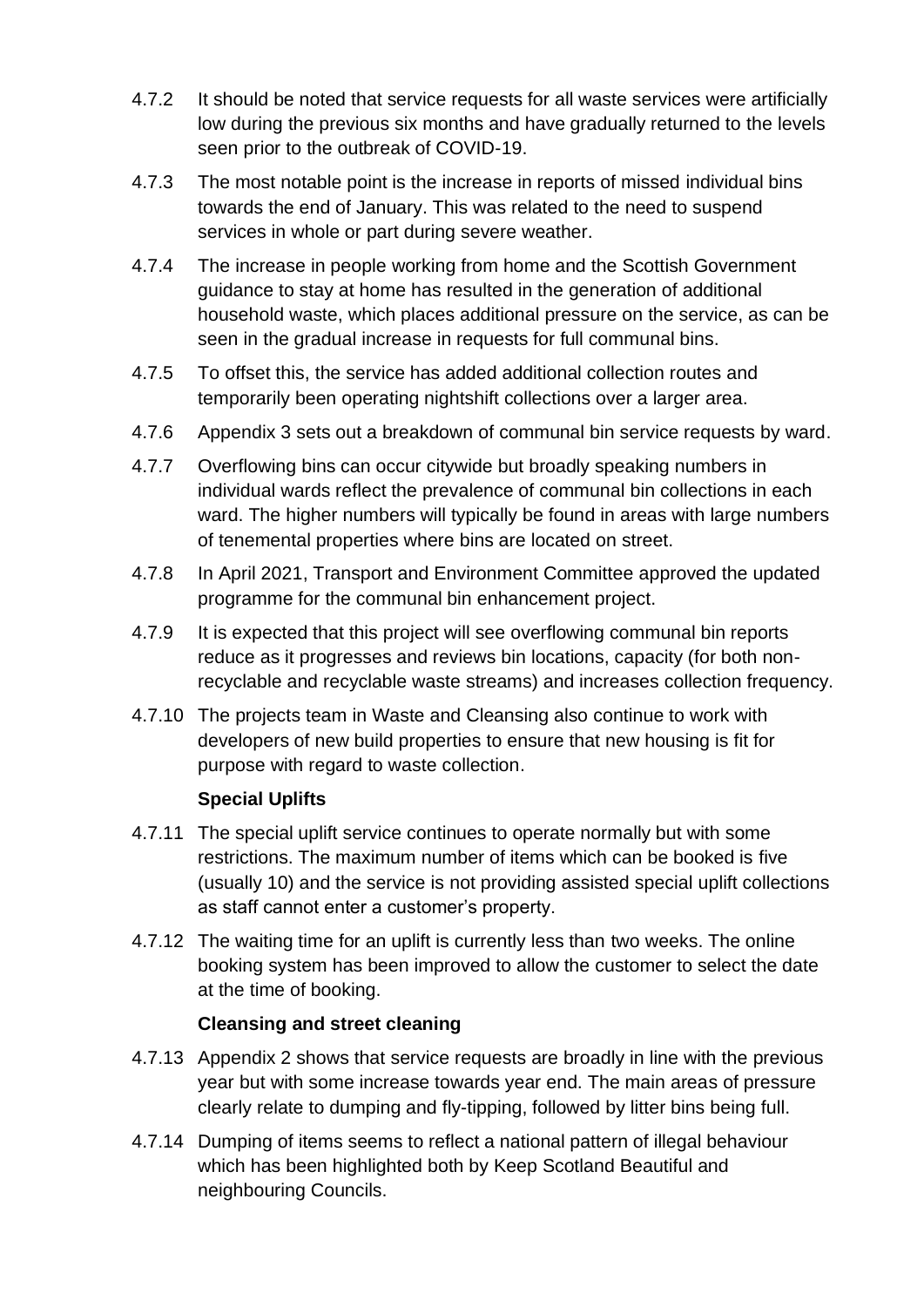- 4.7.15 There is no obvious reason why this should be the case, as household waste recycling centres have remained open since June 2020, and most Councils have restarted special and bulky uplift services.
- 4.7.16 The reporting of full litter bins may reflect changed patterns of behaviour over the last year, as they are focussed on parks and greenspaces. Keep Scotland Beautiful are again reporting a national trend of less litter in city and town centres and more in residential areas, parks, and other public spaces.
- 4.7.17 It would follow that if people are spending more time in those areas than previously the litter bins will also fill more quickly and it may be necessary ultimately to review locations and servicing. However, it should be emphasised that this is uncertain and is dependent on what the lasting impacts from the pandemic will be.
- 4.7.18 Overall the cleansing service has proved resilient despite the lower staffing numbers associated at certain times over the past 12 months.
- 4.7.19 The Cleanliness Index Monitoring System (CIMS) scores are included for the final time in this report, as Committee agreed in [January 2021](https://democracy.edinburgh.gov.uk/ieListDocuments.aspx?CId=136&MId=5661&Ver=4) that this information would no longer be used.
- 4.7.20 The street cleanliness score has, however, dropped significantly from previous years. Initial feedback from Keep Scotland Beautiful indicates that this is primarily due to the prevalence of domestic waste in high density residential areas (e.g. people are ordering more online and so have more cardboard to dispose of). A full analysis of the data is required to fully understand the reasons behind the score, but early indications are that this additional street litter is likely to be linked to overflowing communal bins (as referenced in paragraph 4.7.7.
- 4.7.21 The Keep Scotland Beautiful report will also allow comparison with the other Scottish Authorities, but they have indicated that the urban authority benchmarking family group as a whole has seen a significant drop in cleanliness score since last year with the average score, although yet to be confirmed, to be around 85%.
- 4.7.22 For the programme this year, an integrated approach will be taken whereby the new Litter Monitor System (LMS) digital platform and technology will be used alongside the current Local Environmental Audit and Management System (LEAMs) methodology. Litter counts which align with the new code will be undertaken but they won't be used for the Key Performance Indicator (KPI) this year.
- 4.7.23 This approach has been agreed after consultation with local authorities around capacity, taking into account the COVID-19 restrictions and pressures, and will provide a reliable transition between the two monitoring regimes. It also allows those Local Authorities who haven't done so already, time to complete the digitisation of their zones. (City of Edinburgh Council has already done so).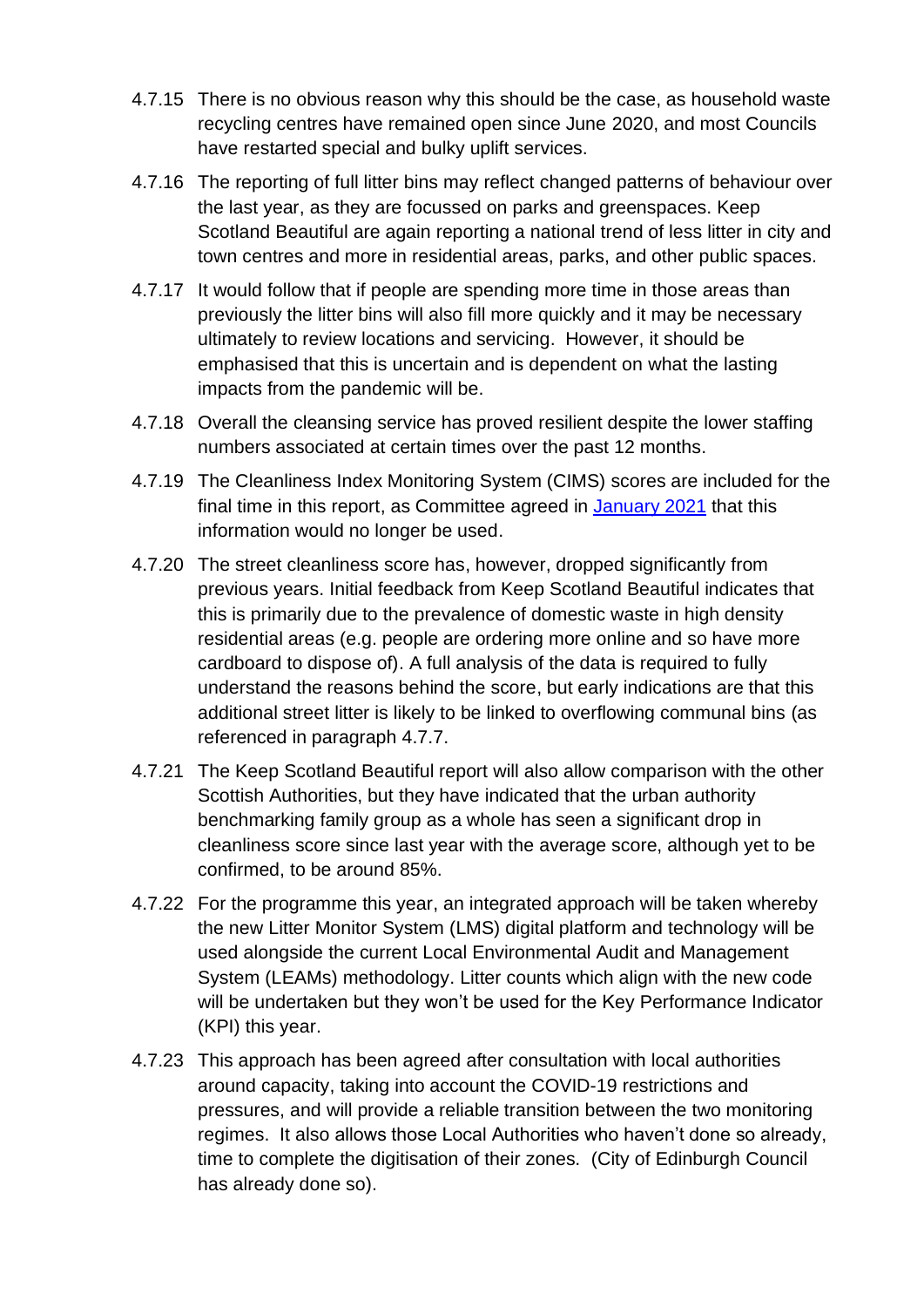- 4.7.24 Unlike LEAMS, which is based on the assessor's perception of cleanliness of a street, the LMS system will be based on actual counts of items of litter. This is more accurate and removes subjectivity but will require more (or adapted) resources to deliver.
- 4.7.25 The LMS is expected to follow a similar reporting mechanism to LEAMS which is carried out three times per year, with outcomes provided as an annual report. Unlike CIMS there in not quarterly report.

#### **Garden waste**

- 4.7.26 The main garden waste registration took place over summer 2020, complemented by a mid-year registration in February. Total registrations now sit at 74,539 subscriptions and 82,355 permits (because people can register more than one bin). This is the highest number of registrations to date.
- 4.7.27 A report on the arrangements for registration and included in a separate report to this Committee.

#### **Household Waste Recycling Centres**

- 4.7.28 Since the start of June 2020, HWRCs have remained open using the booking system and in some cases, different site layouts to manage numbers of people on site and support physical distancing. Initially (on reopening), some materials were collected mixed to assist with physical distancing (by preventing / decreasing customers being within two metres of each other), but materials are now collected in their usual material streams. This reduces the cost compared to mixed streams and would be expected to improve the quality of collected materials which is better environmentally.
- 4.7.29 The booking system continues to work well, cutting queues and creating less busy sites for customers as well as providing numerous operational benefits for the service. The service continues to monitor booking data and adjust the numbers of cars per half hour to manage demand and minimise waiting times for an appointment.
- 4.7.30 There remains capacity at all sites now: Bankhead remains generally busier than Seafield and Craigmillar. The service is making some physical changes at Bankhead, to create more capacity to meet public demand and allow more cars per slot to be booked and managed on site.
- 4.7.31 Two emergency site closures have taken place (one at Craigmillar HWRC, and one at Seafield HWRC). These have shown the benefit of the booking system, as this allowed the service to cancel most bookings, preventing inconvenience to customers as far as possible.

#### **Waste Arisings and Tonnage Performance**

4.7.32 The impact of the pandemic can be clearly seen in terms of waste tonnages. The Council only collects household waste, so the impact of people spending more time at home is not offset by a reduction in commercial waste tonnages collected during the lockdowns and other restrictions.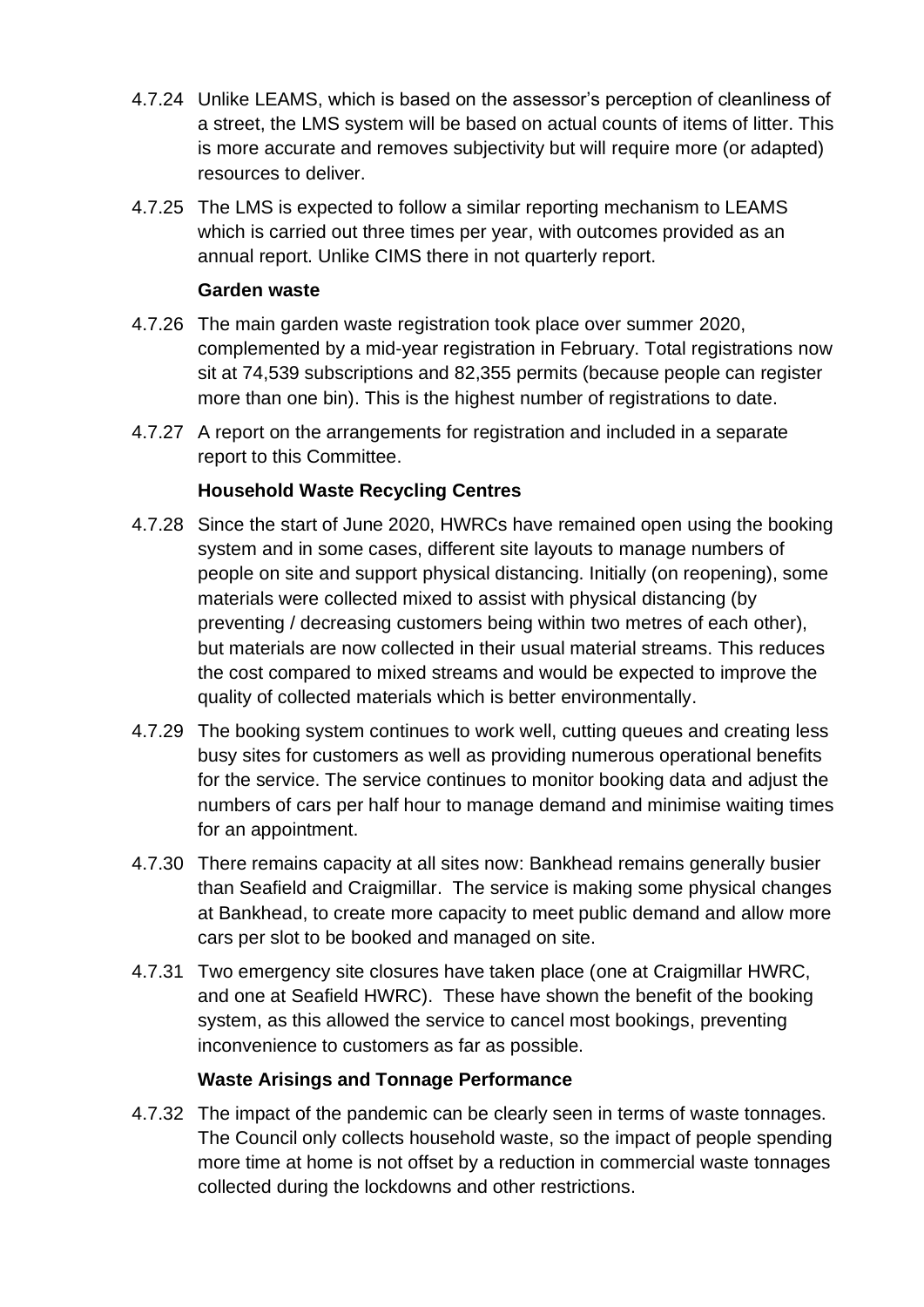- 4.7.33 In this period, recycling services have been significantly less affected than outlined in the January 2021 report. All services have been operating, albeit with some changes in place.
- 4.7.34 Overall waste arisings for the two quarters are 103,414 tonnes (up 8.3% versus this period the previous year). Residual waste tonnages are 62,955 tonnes (up 7.0%). Recycling tonnages are 40,459 tonnes (up 11.2%).
- 4.7.35 Because of the significant disruption in the first quarter of 2020/21, the overall unaudited recycling rate for the full year has fallen from 41.0% to 39.6%. This appears to be in line with the national picture, as outlined in January 2021. If this quarter (Q1 2020/21) is excluded, however, the average recycling rate for the remaining nine months has increased from 39.8% to 40.2%
- 4.7.36 The average recycling rate for the six month period covered by this report was 39.0% (up from 38.2% last year) with four of the six months recording higher recycling rates than the same month the previous year demonstrating that performance in this area has recovered and in fact slightly improved.
- 4.7.37 The increased prevalence of home working going forward will result in an ongoing trend towards increased tonnages arising from households. This is an emerging national trend and could create significant financial pressures for local authorities which will need to be kept under review.
- 4.7.38 During this period a number of contracts have been let. These support the efficient and cost-effective operation of the service. In particular, new contracts have taken effect for the mixed recycling service (for sorting the materials collected) and for the haulage of the different waste streams from the waste transfer stations.

#### **Review of Performance Measures**

- 4.8 The opportunities to report performance are evolving as the service continues to roll out new technology, the reporting options for the public improve, and methodologies are revised both internally to the Council and nationally within the industry. These opportunities allow the service to report increasingly meaningful performance information against a variety of indicators and addresses a number of the limitations experienced with the current arrangements.
- 4.9 Work is ongoing to review performance measures across the directorate. Once this work is complete, the table in Appendix 4 will be updated to align with the new approach.
- 4.10 In parallel the service recognises that the current metric for full communal bin service requests is not meaningful as it does not account for seasonality, or that each bin services multiple households. To better reflect these issues, a new set of targets has been provisionally developed around this issue as set out in the following table.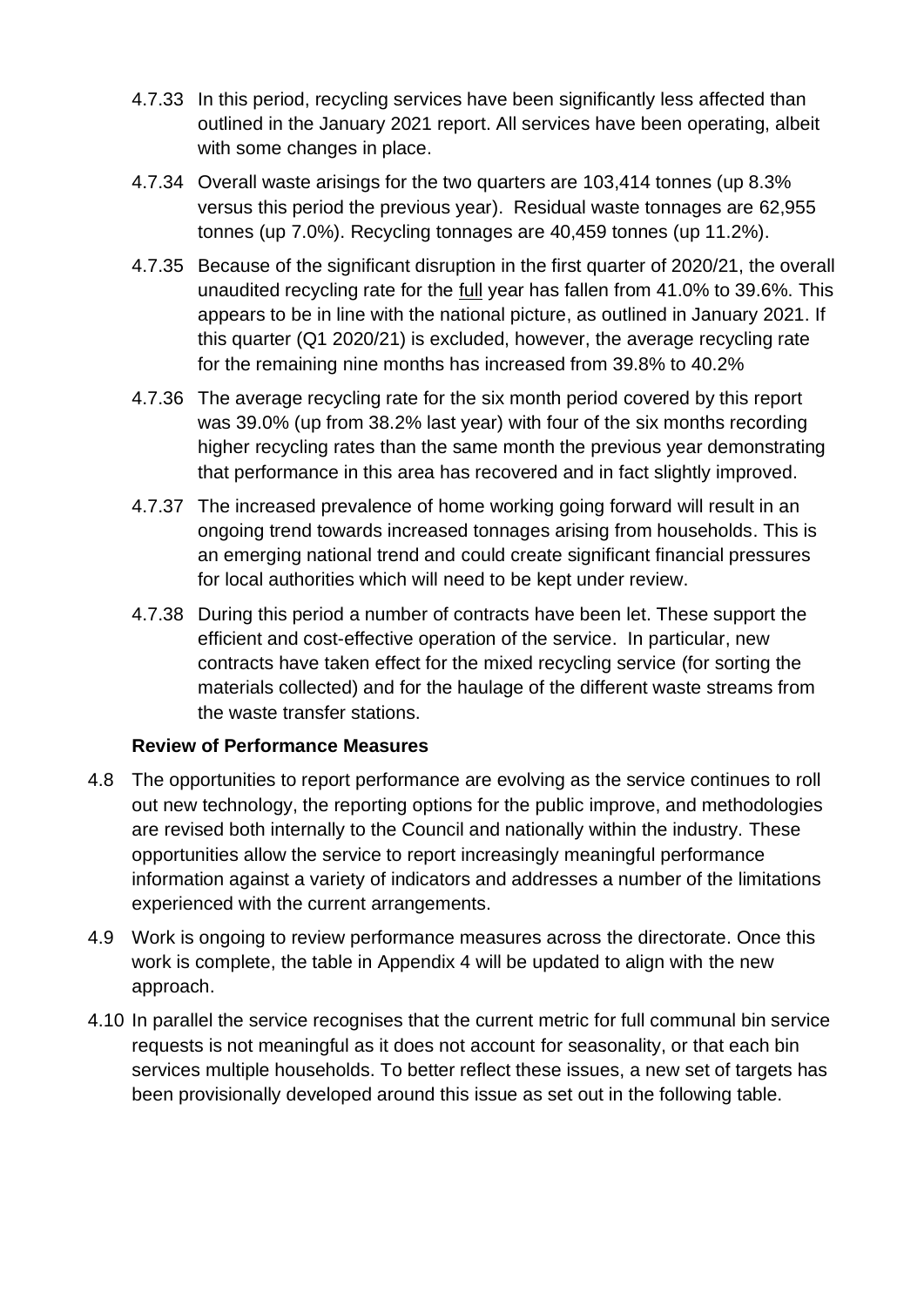| $Q1(A-J)$  | 1,500 per month  |
|------------|------------------|
| $Q2$ (J-S) | 1,770 per month  |
| $Q3 (O-D)$ | 2,280 per month  |
| Q4 (J-M)   | 1,790 per month  |
| Total      | 22,020 per annum |

4.11 The new LMS described in Appendix 4, is replacing LEAMS from 2021/22 following trials by Keep Scotland Beautiful to assess the practicalities of the survey. It is recognised that greater amounts of information will be obtained through these surveys as they are based on counting litter rather than perception of cleanliness.

# **5. Next Steps**

5.1 The next steps taken following this Committee report are to continue improving service performance activities and revising the performance measures.

# **6. Financial impact**

- 6.1 The cost of delivering the Waste and Cleansing service is met from the Council's revenue budget.
- 6.2 The financial impacts of COVID-19 continue to be tracked and recorded separately by the service, working with colleagues in Finance.

# **7. Stakeholder/Community Impact**

- 7.1 This report does not impact on any existing policies and no risks have been identified pertaining to health and safety, governance or compliance. There are no regulatory implications that require to be taken into account.
- 7.2 The Waste and Cleansing service meets the public sector duty to advance equal opportunity by taking account of protected characteristics in designing services, and by seeking to make services more accessible to all citizens.
- 7.3 The achievement of high cleanliness standards throughout the city fosters good relationships between the Council and residents through the provision of highquality services. It can also lead to safer routes free from potential obstructions and trip hazards for all pedestrians, particularly those with visual impairments.
- 7.4 Sustainability is one of the Council's 'cross-cutting themes' and the Council has made a corporate commitment to address the social, economic and environmental effects of activities across Council services.
- 7.5 Continued efforts towards improvements in the quality of our Waste and Cleansing Service, and the communication with the public, will contribute towards reducing the amount of non-recyclable waste, increasing the amount of recycling and improving Edinburgh's local environmental quality.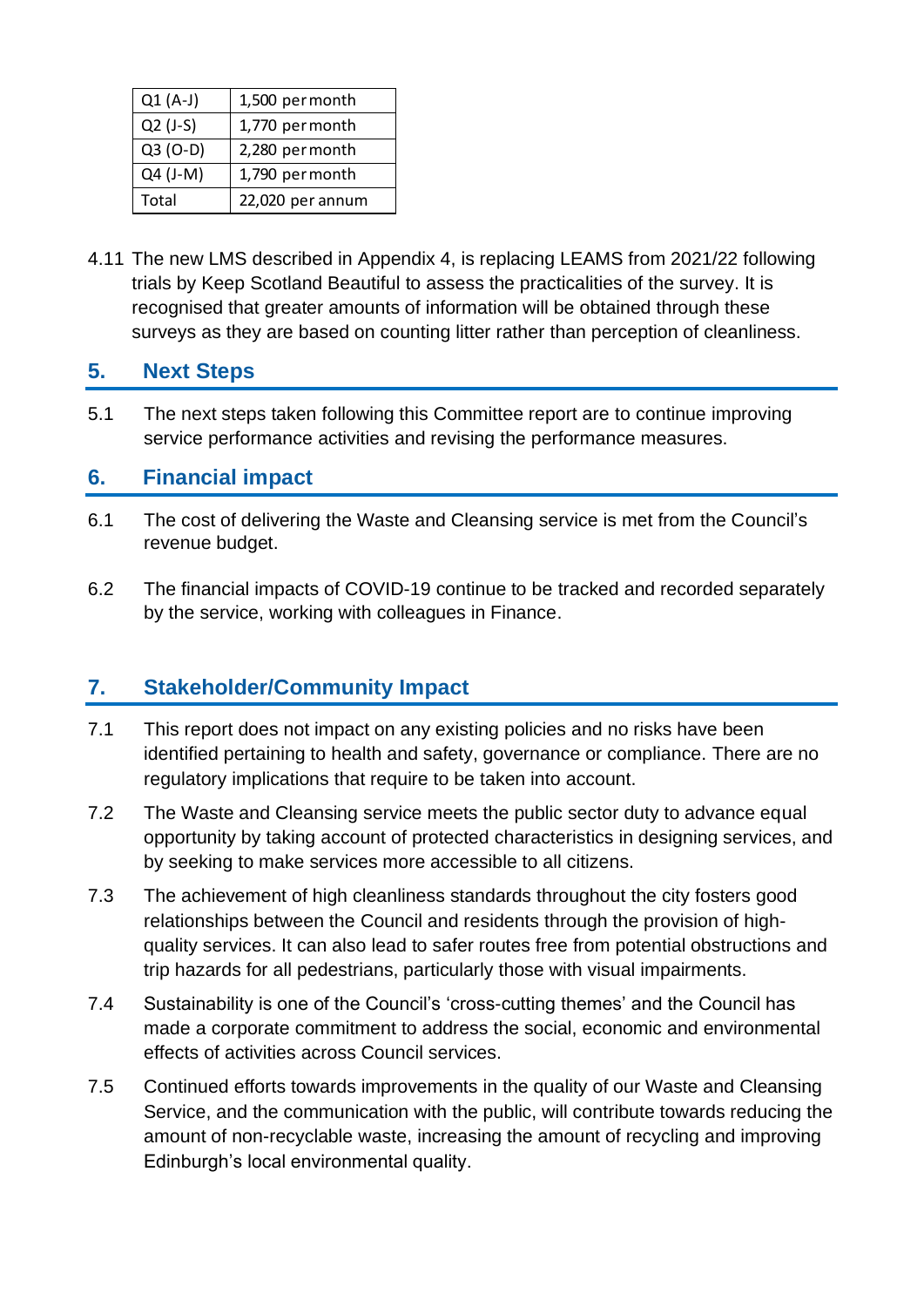7.6 Consultation and engagement is carried out as new services and initiatives are rolled out and this work continues to respond to customer enquiries around service changes, to both support and encourage residents to maximise the use of services.

## **8. Background reading/external references**

8.1 None.

# **9. Appendices**

- 9.1 Appendix 1 Waste Performance Dashboard, October 2020 March 2021
- 9.2 Appendix 2 Cleansing Performance Dashboard, October 2020 March 2021
- 9.3 Appendix 3 Requests to Service Communal Bins and Recycling Points
- 9.4 Appendix 4 Review of Performance Measures Tracker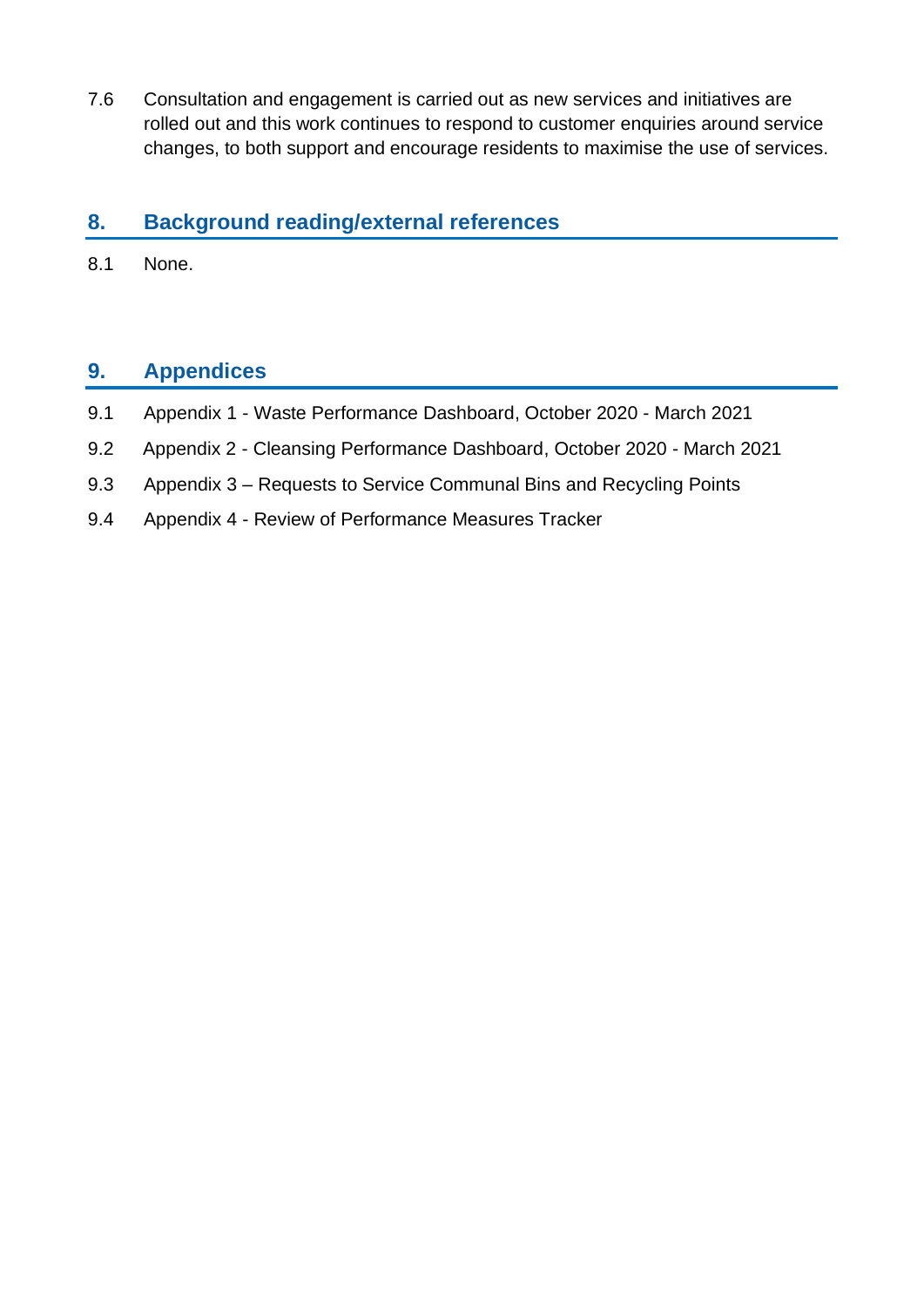

# Waste Performance Dashboard - 2020/21 (Oct 2020 - Mar 2021)



| 2019/20 | 2020/21       | <b>Difference</b> |     |
|---------|---------------|-------------------|-----|
| Tonnes  | <b>Tonnes</b> | <b>Tonnes</b>     |     |
| 5.726   | 6.659         | 933               | 10  |
| 7.400   | 7.073         | $-327$            | -4  |
| 9.455   | 12.025        | 2.570             | 2   |
| 4.945   | 5.590         | 645               | 1.  |
| 2.363   | 3.273         | 910               | 3   |
| 2.192   | 2.467         | 275               | 1.  |
| 1.879   | 1.530         | $-349$            | -1  |
| 2.353   | 1,640         | $-713$            | -3  |
| 44      | 0             | $-44$             | -10 |
| 236     | 0             | $-236$            | -10 |
| 36,593  | 40,257        | 3,664             | 1   |
|         |               |                   |     |

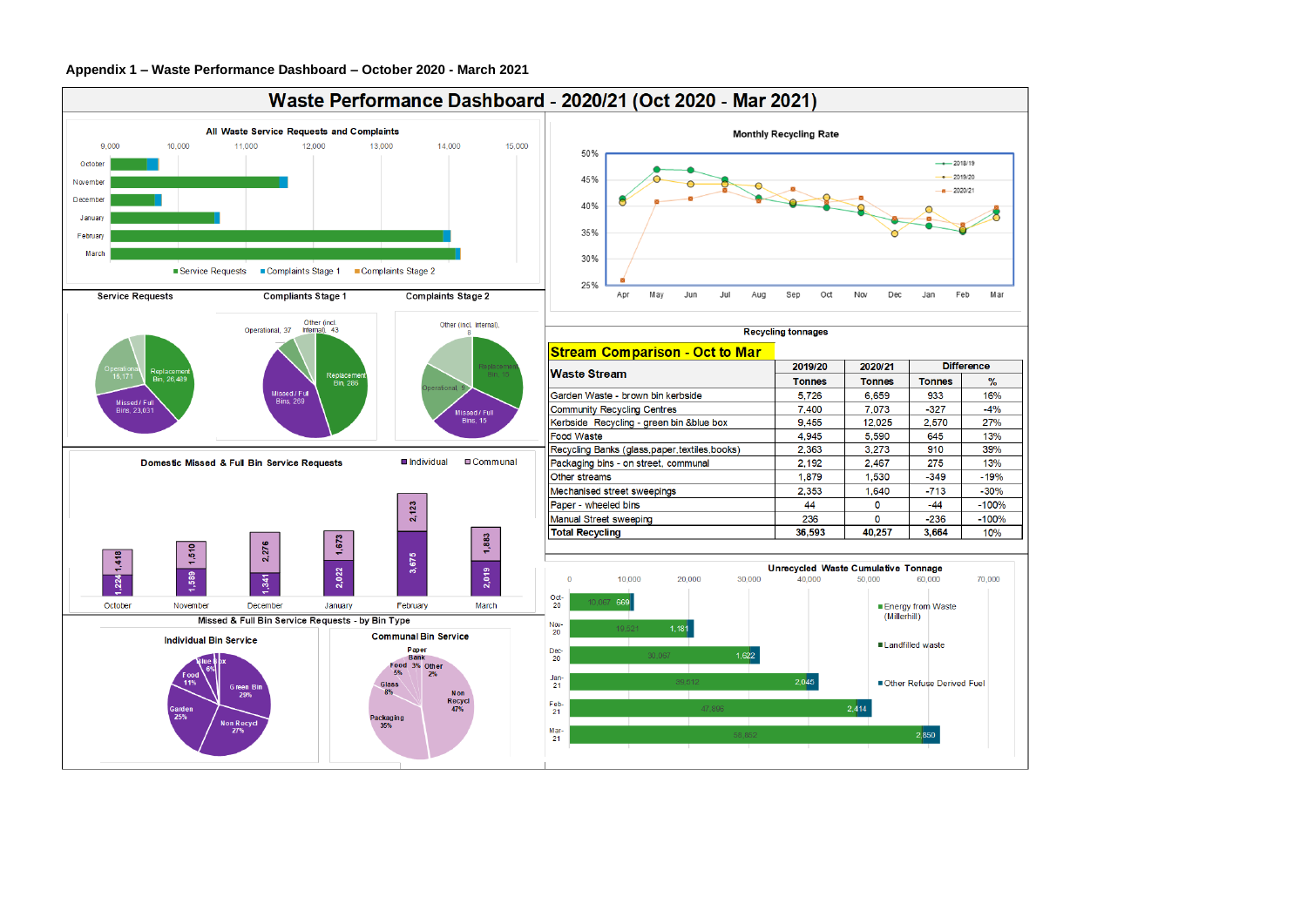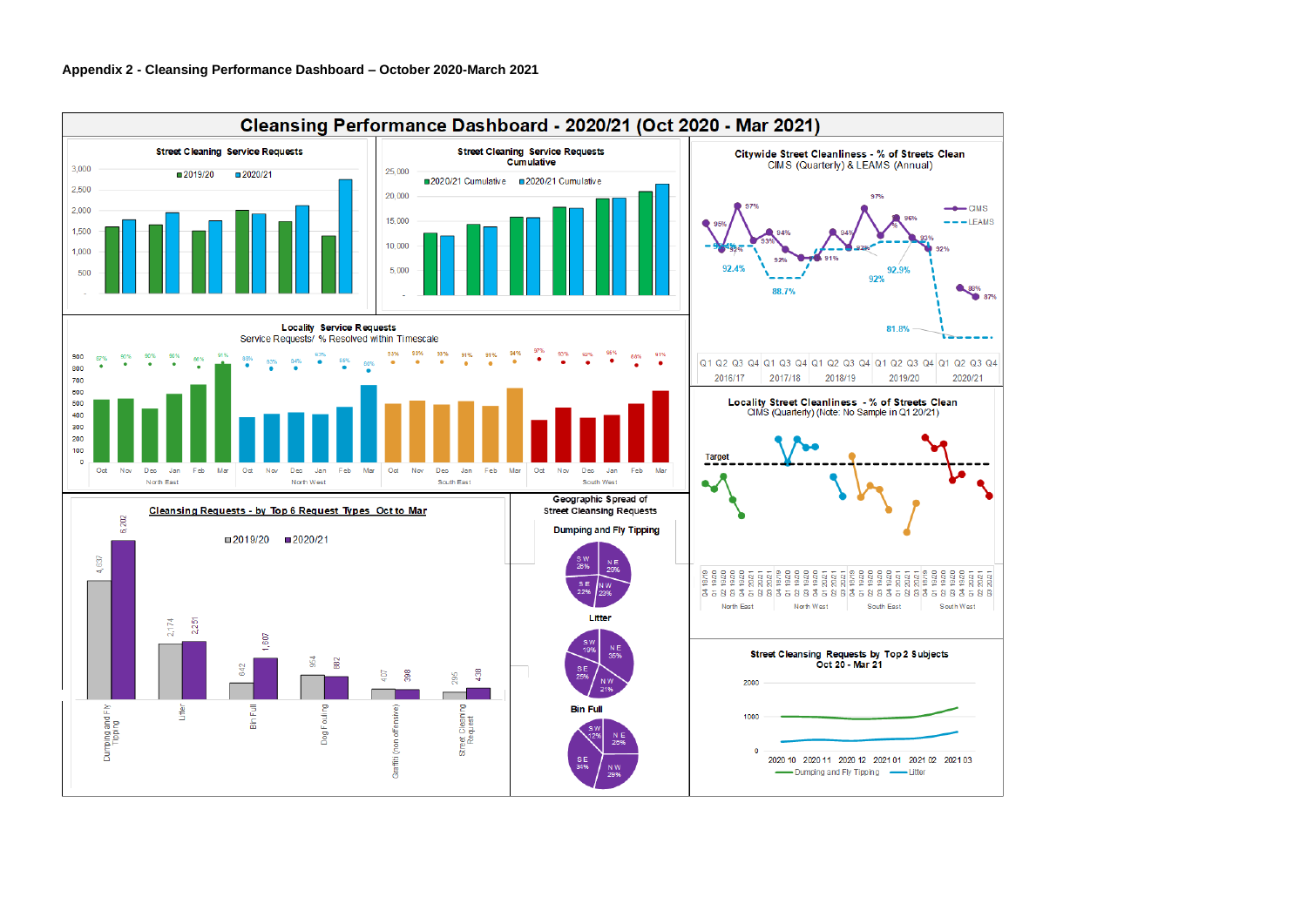| Waste Full Communal Bin & Bank Service Requests by Ward Oct 20 to Mar 21 |       |       |                      |       |                            |       |        |            |
|--------------------------------------------------------------------------|-------|-------|----------------------|-------|----------------------------|-------|--------|------------|
| Ward                                                                     |       |       | Oct-20 Nov-20 Dec-20 |       | Jan-21 Feb-21 Mar-21 Total |       |        | % of Total |
| 01-Almond                                                                | 17    | 23    | 40                   | 54    | 48                         | 31    | 213    | 2%         |
| 02-Pentland Hills                                                        | 40    | 26    | 61                   | 42    | 43                         | 39    | 251    | 2%         |
| 03-Drum Brae/Gyle                                                        | 19    | 23    | 14                   | 37    | 36                         | 25    | 154    | 1%         |
| 04-Forth                                                                 | 103   | 106   | 168                  | 109   | 169                        | 132   | 787    | 7%         |
| 05-Inverleith                                                            | 132   | 147   | 275                  | 142   | 186                        | 138   | 1,020  | 9%         |
| 06-Corstorphine/Murrayfield                                              | 18    | 23    | 35                   | 44    | 28                         | 37    | 185    | 2%         |
| 07-Sighthill/Gorgie                                                      | 55    | 105   | 99                   | 77    | 105                        | 112   | 553    | 5%         |
| 08-Colinton/Fairmilehead                                                 | 17    | 24    | 23                   | 26    | 33                         | 15    | 138    | 1%         |
| 09-Fountainbridge/Craiglockhar                                           | 66    | 62    | 94                   | 78    | 105                        | 83    | 488    | 4%         |
| 10-Meadows/Morningside                                                   | 122   | 140   | 193                  | 165   | 185                        | 201   | 1,006  | 9%         |
| 11-City Centre                                                           | 178   | 166   | 273                  | 148   | 182                        | 188   | 1,135  | 10%        |
| 12-Leith Walk                                                            | 188   | 249   | 376                  | 192   | 364                        | 313   | 1,682  | 15%        |
| 13-Leith                                                                 | 139   | 137   | 225                  | 179   | 194                        | 229   | 1,103  | 10%        |
| 14-Craigentinny/Duddingston                                              | 106   | 119   | 165                  | 163   | 147                        | 176   | 876    | 8%         |
| 15-Southside/Newington                                                   | 64    | 42    | 74                   | 38    | 98                         | 74    | 390    | 4%         |
| 16-Liberton/Gilmerton                                                    | 32    | 25    | 42                   | 67    | 64                         | 23    | 253    | 2%         |
| 17-Portobello/Craigmillar                                                | 77    | 81    | 114                  | 111   | 128                        | 63    | 574    | 5%         |
| No code allocated                                                        | 45    | 12    | 5                    | 1     | 8                          | 4     | 75     | 1%         |
| <b>Grand Total</b>                                                       | 1,418 | 1,510 | 2,276                | 1,673 | 2,123                      | 1,883 | 10,883 | 100%       |

# **Appendix 3: Requests to Service Communal Bins and Recycling Points (October 2020-March 2021)**

# Communal Bins / Banks by Ward at MAY 2021

| Ward                          | <b>Comm Total</b> | % of Total |
|-------------------------------|-------------------|------------|
| 01-Almond                     | 901               | 4%         |
| 02-Pentland Hills             | 1,321             | 6%         |
| 03-Drum Brae/Gyle             | 623               | 3%         |
| 04-Forth                      | 1,691             | 7%         |
| 05-Inverleith                 | 1,123             | 5%         |
| 06-Corstorphine/Murrayfield   | 452               | 2%         |
| 07-Sighthill/Gorgie           | 1,533             | 6%         |
| 08-Colinton/Fairmilehead      | 542               | 2%         |
| 09-Fountainbridge/Craiglockha | 1,588             | 7%         |
| 10-Meadows/Morningside        | 1,296             | 5%         |
| 11-City Centre                | 1,704             | 7%         |
| 12-Leith Walk                 | 2,814             | 12%        |
| 13-Leith                      | 2,321             | 10%        |
| 14-Craigentinny/Duddingston   | 1,638             | 7%         |
| 15-Southside/Newington        | 1,815             | 8%         |
| 16-Liberton/Gilmerton         | 973               | 4%         |
| 17-Portobello/Craigmillar     | 1,642             | 7%         |
| <b>Grand Total</b>            | 23,977            | 100%       |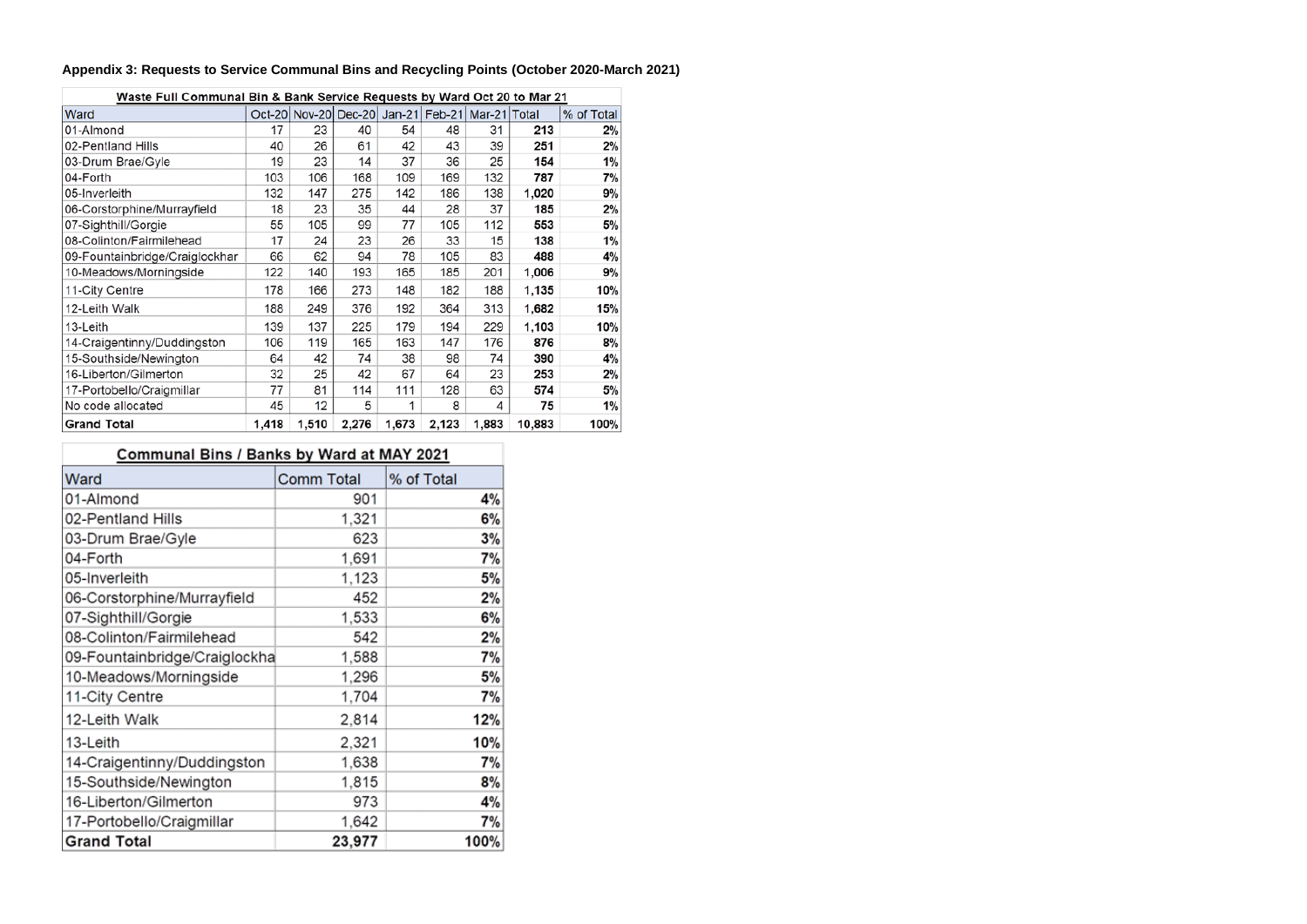# **Appendix 4 - Review of Performance Measures Tracker – March 2020**

| <b>Ref</b> | <b>Outcomes Being Sought</b>                                                                                                                                                                                                                                                                                                                                                                                                                                                                                                                                                                                                                                                                                                                                                                                                                                                                                                                                                                                                                                                                                                                                                                                                                                                                                                                                                                                                                                      | <b>Actions Required</b>                                                                                                                                                                                                                                                                                                                                                                                                                                                                                        | <b>Dependencies</b>                                                                                                                                                                             | <b>Progress</b>                                                                                                                                                                                                                                                                                                                                                                                                                                                                                                                                                                                                                                                                                                                                                                                                                                                                                                                                                                                                                                                                                                                    | <b>Status</b> |
|------------|-------------------------------------------------------------------------------------------------------------------------------------------------------------------------------------------------------------------------------------------------------------------------------------------------------------------------------------------------------------------------------------------------------------------------------------------------------------------------------------------------------------------------------------------------------------------------------------------------------------------------------------------------------------------------------------------------------------------------------------------------------------------------------------------------------------------------------------------------------------------------------------------------------------------------------------------------------------------------------------------------------------------------------------------------------------------------------------------------------------------------------------------------------------------------------------------------------------------------------------------------------------------------------------------------------------------------------------------------------------------------------------------------------------------------------------------------------------------|----------------------------------------------------------------------------------------------------------------------------------------------------------------------------------------------------------------------------------------------------------------------------------------------------------------------------------------------------------------------------------------------------------------------------------------------------------------------------------------------------------------|-------------------------------------------------------------------------------------------------------------------------------------------------------------------------------------------------|------------------------------------------------------------------------------------------------------------------------------------------------------------------------------------------------------------------------------------------------------------------------------------------------------------------------------------------------------------------------------------------------------------------------------------------------------------------------------------------------------------------------------------------------------------------------------------------------------------------------------------------------------------------------------------------------------------------------------------------------------------------------------------------------------------------------------------------------------------------------------------------------------------------------------------------------------------------------------------------------------------------------------------------------------------------------------------------------------------------------------------|---------------|
| 1.1<br>1.2 | Reporting the number and percentage of bins collected/not collected on the scheduled day of<br>collection; removing the reliance to use customer contact as an assessment of overall service<br>performance<br>Reporting the number of servicing issues impacting collection of bins on the scheduled day (including<br>access issues, bin not out, contaminated bin etc); allowing the cause of bins that have not been<br>collected to be known                                                                                                                                                                                                                                                                                                                                                                                                                                                                                                                                                                                                                                                                                                                                                                                                                                                                                                                                                                                                                 | Link the Application Programming Interface (API) in<br>place for Routesmart to the Council's corporate<br>Business Intelligence (BI) solution to allow<br>performance reporting from Routesmart to<br>commence.                                                                                                                                                                                                                                                                                                | • Strategy and<br>Communications<br>(S&C)<br>$\bullet$ ICT<br>$\bullet$ CGI                                                                                                                     | The Council and CGI have set up a BI project team to replace the<br>legacy BI System within the corporate systems estate with the<br>latest software version; and expand the range of systems across<br>the Council that integrate with this.<br>The new system, and supporting data warehouse, are in place<br>and the project team are working with the service to establish<br>requirements for data infrastructure, dashboard and reports.<br>Alongside this the service have also commenced on auditing, and<br>improving, the data quality of Waste and Cleansing systems and<br>supporting processes ahead of the changes to performance                                                                                                                                                                                                                                                                                                                                                                                                                                                                                    | In progress   |
|            | Providing information on the Council website's delays page at a street level making this information<br>more relevant to the public (this is currently provided at ward level)<br>As well as more user-friendly webforms for reporting missed individual bins, it will also inform<br>residents whether there have been any service or crew-reported issues that meant the bin was not<br>collected (such as the bin was not presented, it was contaminated, there were access issues, route or<br>city-wide issues) and advise the resident of the next appropriate steps. This will provide residents<br>with the necessary feedback and what they should expect to happen next whilst ensuring that the<br>reports received by operations are justified reports<br>The communal bin webform is different in that residents are reporting a full or overflowing bin rather<br>than a missed collection. Due to the shared nature of these bins, it is possible for multiple reports to<br>be raised for the same bin resulting in an increased workload and service statistics. Therefore, the<br>revised form will link duplicate reports for the same overflowing bin together so that only one<br>request is received by operations without preventing citizens from reporting bins that have already<br>been raised by others. The system could then either prevent citizens from needing to raise another<br>report or allow them to raise a linked report | The amendments to the web pages and web forms<br>to achieve these outcomes will be delivered by the<br>Customer Digital Enablement Programme with<br>involvement from the service area. The delivery of<br>these changes requires integration points to be<br>created (or amended) between Fusion<br>(Routesmart's back office system), Confirm, the<br>corporate CRM, the website/ forms, and supporting<br>back office systems along with the supporting<br>procedures to be created or amended accordingly. | <b>Customer Digital</b><br>Enablement<br>Programme team<br>$\bullet$ CGI<br>• ISL (Routesmart<br>provider)<br>• Verint (sub-contractor<br>of CGI) changed from<br><b>Connect Assist</b><br>lct  | reporting.<br>Previous work has been carried out to understand requirements<br>and the actions required to implement these. These elements<br>were previously put on hold whilst resources were prioritised to<br>the forms and systems set up required for the implementation of<br>the chargeable garden waste service. Due to changes in sub-<br>contractor, and the wider Digital Strategy, there was a need to<br>review this.<br>Following the implementation of phase one of the CDE<br>programme in October; which saw the Council successfully<br>transfer to the new CRM system and webforms; the CDE<br>programme is currently identifying requirements, and related<br>costs, for phase two. For Waste and Cleansing this covers the<br>integration of Fusion to the website/forms, as well as the<br>integration of systems required to manage the chargeable<br>garden waste registrations and subscriptions and investigate<br>direct debit options. These costs will be considered by the Board<br>for sign off and at this point the detail of the changes and the<br>timescales to do this will be better known. | In progress   |
|            | Without impacting on customers, the system will distinguish reports of full or overflowing bins<br>collected on the scheduled day (those where the scheduled collection took place but the bin has<br>filled again) from those that are due to a late/missed collection (i.e. the bin was due for uplift<br>yesterday but has not yet taken place). Statistics from this will be used to identify the root<br>cause/areas of further investigation into the cause of the overflowing bin (for example, not being<br>serviced as scheduled; trader abuse or incorrect capacity provided) and allow corrective action to be<br>taken                                                                                                                                                                                                                                                                                                                                                                                                                                                                                                                                                                                                                                                                                                                                                                                                                                | Investigate the potential to set the systems up that<br>would allow a report of a full or overflowing<br>communal bin to be assessed against the collection<br>information captured on Routesmart. The report<br>will continue to be processed so that the bin gets<br>emptied however this breakdown would allow the<br>service to carry out further analysis of the cause of<br>the full bin and allow corrective action to be taken<br>in areas with consistent issues.                                     | $\bullet$ CGI<br>• Verint (sub-contractor<br>of CGI) changed from<br><b>Connect Assist</b><br>ISL (Routesmart<br>provider)<br>$\bullet$ ICT<br>• Pitney Bowes (Confirm<br>provider) potentially | In the meantime, the delays page is now updated to area level<br>rather than ward as an interim improvement and system<br>changes to integrate appropriate elements of Confirm to the<br>new Verint CRM has been completed and customers, who<br>request it, are now receiving notifications of progress on the<br>webforms they submit.                                                                                                                                                                                                                                                                                                                                                                                                                                                                                                                                                                                                                                                                                                                                                                                           |               |
|            | The Code of Practice on Litter and Refuse is a statutory guidance document relating to section 89 of<br>the Environmental Protection Act 1990. It defines cleanliness standards for areas of land owned<br>and/or managed by Duty Bodies and Statutory Undertakers, including Local Authorities. This forms<br>the basis of the LEAMS criteria used by authorities to assess cleanliness of relevant land. This<br>information also informs the national Local Government Benchmarking Framework Performance<br>Indicator for street cleanliness score. The revised Code of Practice clarifies organisational<br>responsibilities; support more effective cleanliness standards covering a range of land types, features<br>and landscaping; and support a proactive approach to litter prevention. The updated monitoring<br>system provides a more modern platform to support the revised Code of Practice.<br>Subject to the outcomes of the trial and resulting review, as well as discussions between Zero Waste<br>Scotland (ZWS), Keep Scotland Beautiful (KSB) and COSLA, SOLACE and the Improvement Service, it is<br>intended to begin the implementation of any updates to the monitoring system in 2021/2022.                                                                                                                                                                                                                                         | The revised Code of Practice also requires Councils<br>to make their street zones publicly accessible within<br>one year of the Code of Practice becoming enacted.<br>Within Edinburgh this will require a city-wide<br>rezoning exercise to by carried out initially. A<br>rezoning exercise will be required to align to the<br>revised zoning criteria.                                                                                                                                                     | · Scottish Government<br>• Zero Waste Scotland<br>Keep Scotland<br>Beautiful<br>$\bullet$ COSLA<br>· SOLACE<br>• The Improvement<br>Service                                                     | The re-zoning work for streets, parks and open spaces has now<br>been completed and submitted to Zero Waste Scotland for input<br>into the new Litter Monitoring System. Initial training has been<br>undertaken for the Cleansing Managers and the zoning data is<br>now available on the Council's website. Zero Waste Scotland has<br>developed a new Litter Monitoring System which will replace<br>LEAMS in 2021/22. Keep Scotland Beautiful have been trialling<br>the new system during Autumn/winter 2020. There is an<br>indication that the new system will provide a greater range of<br>information than the current LEAMS system but will also require<br>additional resource to undertake. There will be a consultation to<br>allow Local Authorities to input into the development of new<br>system early in the new year. It is intended that during 2020/21                                                                                                                                                                                                                                                       | In progress   |